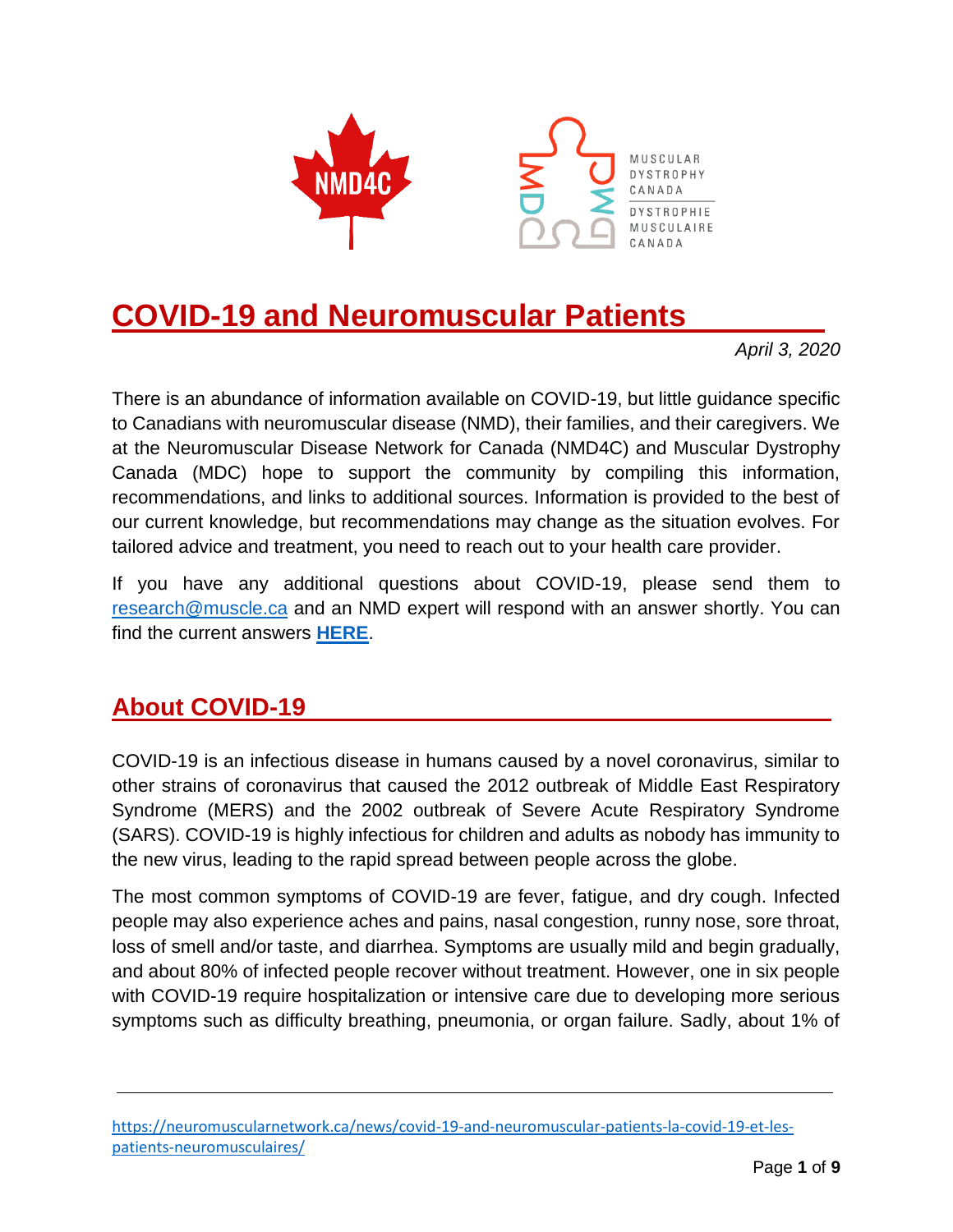people who contract COVID-19 do not survive, though this risk varies depending on additional factors such as age and health care.

Find additional general information about COVID-19 from the World Health Organization **[HERE](https://www.who.int/emergencies/diseases/novel-coronavirus-2019)**.

### **Prevention .**

There is not yet a vaccine or any specific treatment for COVID-19. At this time, the best way to prevent infection is to avoid exposure. COVID-19 spreads when an infected person coughs, sneezes, or talks, expelling tiny droplets that someone else inhales or that land on a surface that someone else touches.

To avoid person-to-person infection, it is important to self-isolate (i.e., stay in your home) as much as possible. When you must go out, maintain social distancing of at least 2 meters (approximately 2 arm lengths). This distance makes it so that any expelled droplets cannot reach another person. Many people are contagious for weeks before feeling symptoms, so it is crucial to self-isolate and practice social distancing even if you feel well.

To avoid infection from exposed surfaces, frequently and thoroughly wash your hands and disinfect surfaces. Wash your hands for at least 20 seconds with soap and water. If soap and water is not available, use alcohol-based hand sanitizer with at least 60% alcohol. Do not touch your nose, eyes, or mouth, as this can transmit infection from surfaces you have touched into your body. Wipe surfaces with soap and water first, then with household disinfecting spray or wipes. If these are not available, you can dilute 2 teaspoons of bleach into 4 cups of water to use as surface disinfectant. Pay extra attention to high-touch surfaces such as doorknobs, counters, remote controls, etc.

Cough or sneeze into the bend of your elbow or into a tissue, and then throw out the tissue and wash or sanitize your hands. Facemasks are strongly recommended to be worn by people who are sick, health care providers, and caregivers. Facemasks primarily prevent passing the virus on to vulnerable people.

Watch **[this video](https://www.youtube.com/watch?v=1APwq1df6Mw)** by the World Health Organization about preventing the spread of COVID-19.

[https://neuromuscularnetwork.ca/news/covid-19-and-neuromuscular-patients-la-covid-19-et-les](https://neuromuscularnetwork.ca/news/covid-19-and-neuromuscular-patients-la-covid-19-et-les-patients-neuromusculaires/)[patients-neuromusculaires/](https://neuromuscularnetwork.ca/news/covid-19-and-neuromuscular-patients-la-covid-19-et-les-patients-neuromusculaires/)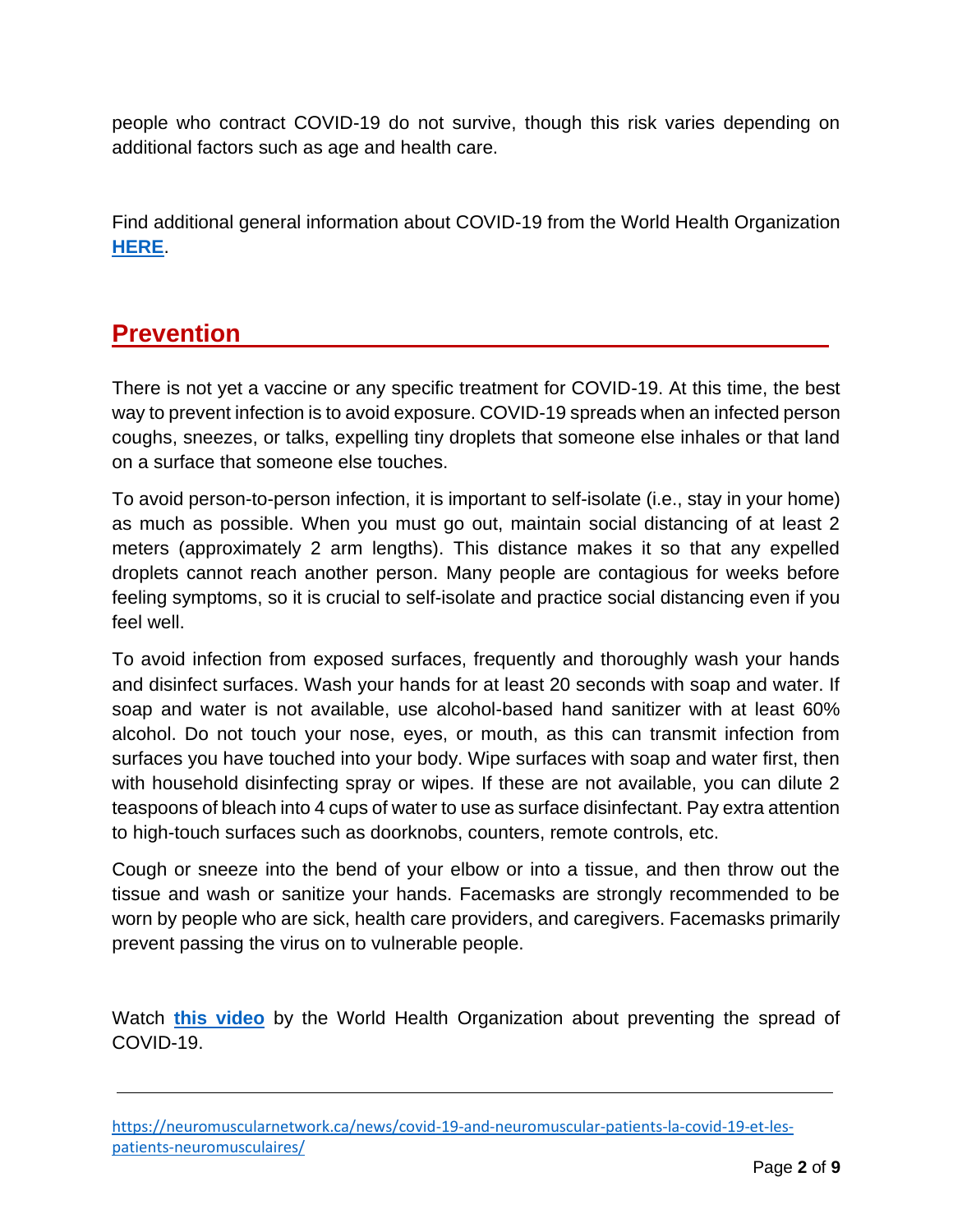### **COVID-19 in the neuromuscular disease community .**

It is now recognized that the risk of complications from COVID-19 is high or moderately high for most neuromuscular patients. Generally, people infected with COVID-19 are more at risk of developing complications if they are older, have weakened immune systems, or have underlying chronic medical problems (e.g., heart disease). Neuromuscular patients may also be especially at risk if they:

- Take oral steroids or other immunosuppressants or are **[otherwise](https://www.inesss.qc.ca/en/covid-19/presentation-clinique/immunosuppression.html)  [immunocompromised](https://www.inesss.qc.ca/en/covid-19/presentation-clinique/immunosuppression.html)**.
- Have respiratory complications (e.g., ventilated, Forced Vital Capacity less than 60%, weak cough and weak airway clearance, kyphoscoliosis, congenital myasthenic syndrome, myasthenia gravis)
- Have cardiac complications
- Have difficulty swallowing (e.g., myotonic dystrophy, oculopharyngeal muscular dystrophy)
- Are at risk of decompensation, deterioration, or rhabdomyolysis during fever, fasting, or infection (e.g., mitochondrial disease)

For neuromuscular patients, the following is recommended:

- The regular precautions that apply to everyone (e.g., social distancing, handwashing, disinfecting surfaces) are especially important for people with NMD and the people with whom they live.
- Make sure you are comfortable with the emergency procedures specific to your condition and equipment in case you get sick (e.g., when and how to use your breathing devices, how to deal with adrenal suppression for people on long-term steroids).
- Make sure you have a good supply of all medication and equipment, ideally 3 months worth. This is especially important for drugs obtained through Health Canada's Special Access program such as deflazacort. Canadian pharmacies may offer online or telephone ordering and delivery services.
- Have an alert card on hand to communicate your medical needs and symptoms in case of emergency.
- Get in touch with your neuromuscular health care provider if you have a specific question or concern (e.g., about your medication).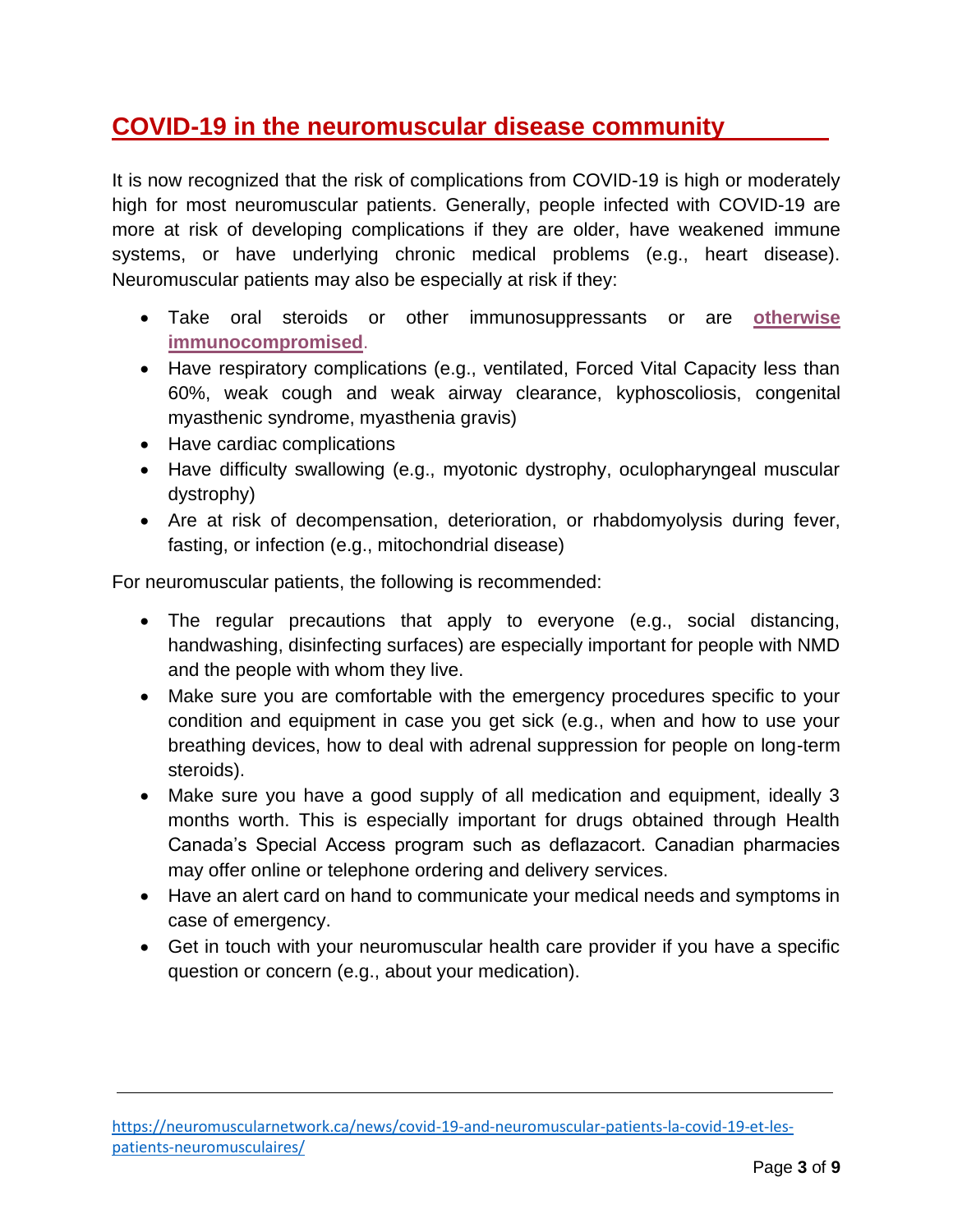Read additional posts about COVID-19 and NMD by **[Muscular Dystrophy Canada,](https://muscle.ca/covid-19/ask-the-experts/) [World Muscle Society,](https://www.worldmusclesociety.org/news/view/150) [Muscular Dystrophy UK,](https://www.musculardystrophyuk.org/news/news/detailed-guidance-on-risks-from-coronavirus/) [EURO-NMD,](https://ern-euro-nmd.eu/covid-19-latest-news/)** and **[European Alliance](http://www.eamda.eu/2020/03/19/coronavirus-covid-19-information-for-people-with-nmd/)  [for Neuromuscular Disorders Associations](http://www.eamda.eu/2020/03/19/coronavirus-covid-19-information-for-people-with-nmd/)**.

Starting on page 5 in **this [document](https://cdn.ymaws.com/www.theabn.org/resource/collection/6750BAE6-4CBC-4DDB-A684-116E03BFE634/ABN_Neurology_COVID-19_Guidance_22.3.20.pdf)** is information about COVID-19 for some specific conditions (this does NOT replace discussion with your health care provider).

Read about respiratory support during COVID-19 **[HERE](https://neuromuscularnetwork.ca/news/covid-19-resources-care-recommendations-for-home-based-ventilation-patients/)**, and for myotonic dystrophy patients **[HERE](https://neuromuscularnetwork.ca/news/pulmonary-support-for-myotonic-dystrophy-patients-during-covid-19-pandemic-assistance-pulmonaire-pour-les-patients-atteints-de-dystrophie-myotonique-durant-la-pandemie-de-covid-19/)**.

Read about COVID-19 and Amyotrophic Lateral Sclerosis (ALS) **[HERE](https://www.als.ca/blogs/covid-19-update/)**.

Watch this **[1-hour webinar](https://www.youtube.com/watch?v=3DKEeRV8alA&feature=youtu.be)** about COVID-19 and Becker Muscular Dystrophy and Duchenne Muscular Dystrophy.

Read about COVID-19 and Duchenne Muscular Dystrophy **[HERE](https://join.parentprojectmd.org/site/SPageNavigator/ppmd_coronavirus_faqs.html)**.

Read about COVID-19 and Myasthenia Gravis and Lambert-Eaton Myasthenic Syndrome **[HERE](https://ern-euro-nmd.eu/ern/wp-content/uploads/2020/03/MG_COVID19_guidelines.pdf)**.

Read about COVID-19 and Spinal Muscular Atrophy **[HERE](https://www.curesma.org/cure-sma-coronavirus-questions/)**.

Download **[this sign](https://www.curesma.org/wp-content/uploads/2020/03/2020_CureSMA_COVID_Sign_vGeneral.pdf)** for your door notifying visitors or delivery persons of the need for additional precautions at your home.

#### **Medication .**



Do not take any unproven COVID-19 medications circulating on social media (e.g. chloroquine). These can be particularly dangerous for people with some NMDs. Always talk to your health care provider before making any changes to your medication.



If you are currently taking any medication for your NMD (e.g., steroids), you should continue to take them as normal unless otherwise instructed by your health care provider. Many medications for NMD compromise the immune system which does increase the risk related to viral infections. However, it can be more dangerous to suddenly stop taking prescriptions without medical counsel. The safest course of action is to contact your health care provider to discuss your specific case.

In this time of uncertainty, dangerous information is circulating on social media suggesting that people should try unproven medications to prevent or treat COVID-19. One of these is an anti-malaria medication called chloroquine. Chloroquine has not been proven to help

[https://neuromuscularnetwork.ca/news/covid-19-and-neuromuscular-patients-la-covid-19-et-les](https://neuromuscularnetwork.ca/news/covid-19-and-neuromuscular-patients-la-covid-19-et-les-patients-neuromusculaires/)[patients-neuromusculaires/](https://neuromuscularnetwork.ca/news/covid-19-and-neuromuscular-patients-la-covid-19-et-les-patients-neuromusculaires/)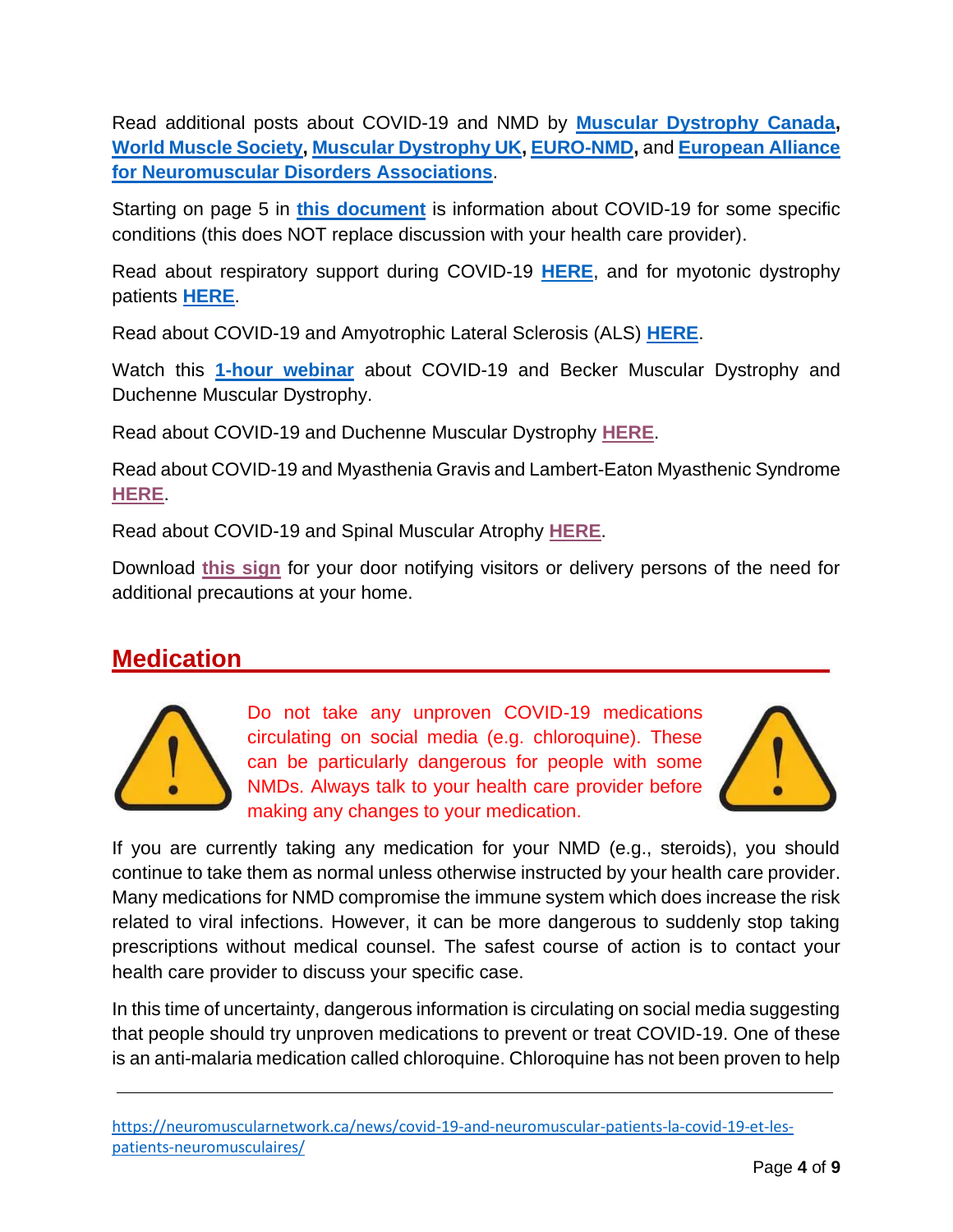patients with COVID-19. It is important to note that chloroquine may worsen symptoms such as weakness and breathing difficulties in myasthenia gravis patients and people with other neuromuscular transmission disorders such as congenital myasthenic syndromes and Lambert-Eaton syndrome. Any other medication suggested on social media may have dangerous effects that could be even worse for people with NMDs. Please talk to your health care provider before making any changes to your medication. This is good advice for everyone but even more important for people with a neuromuscular condition.

There are also reports circulating online that you should not take ibuprofen or Advil if you have COVID-19, but there is no scientific evidence to back this **[according to Health](https://healthycanadians.gc.ca/recall-alert-rappel-avis/hc-sc/2020/72633a-eng.php)  [Canada](https://healthycanadians.gc.ca/recall-alert-rappel-avis/hc-sc/2020/72633a-eng.php)**. However, you should still follow any guidelines specific to your NMD (e.g., people with Duchenne often should not take ibuprofen, regardless of the presence of a viral infection).

Starting on page 17 in **this [document](https://cdn.ymaws.com/www.theabn.org/resource/collection/6750BAE6-4CBC-4DDB-A684-116E03BFE634/ABN_Neurology_COVID-19_Guidance_22.3.20.pdf)** is some general information about certain medications for NMD (this does NOT replace discussion with your health care provider).

Read **[this article](https://www.ema.europa.eu/en/news/ema-advises-continued-use-medicines-hypertension-heart-kidney-disease-during-covid-19-pandemic)** about medications for hypertension, heart disease, and kidney disease during COVID-19.

Read **[this article](https://www.afm-telethon.fr/actualites/chloroquine-myasthenie-contre-indication-absolue-140307)** about COVID-19 medications for myasthenia gravis patients.

#### **COVID-19 and neuromuscular disease caregivers .**

People who provide care for neuromuscular patients, whether professionally or not, need to be extra diligent about following the regular precautions that apply to everyone regarding COVID-19 prevention. This is both because neuromuscular patients may be at higher risk if they were to contract COVID-19, and because professional caregivers may be visiting multiple homes each day. Caregivers should also wear a facemask when in contact with neuromuscular patients, whether or not they feel sick.

Neuromuscular patients and their families should identify a backup caregiver in case their primary caregiver becomes sick. In advance, make sure the backup caregiver has all the information they need to take over care with short notice. Ideally, necessary information should be written down and easily accessible for reference. Necessary information includes:

- Contact information for your doctors, clinic, pharmacy, etc.
- Names and doses of all medications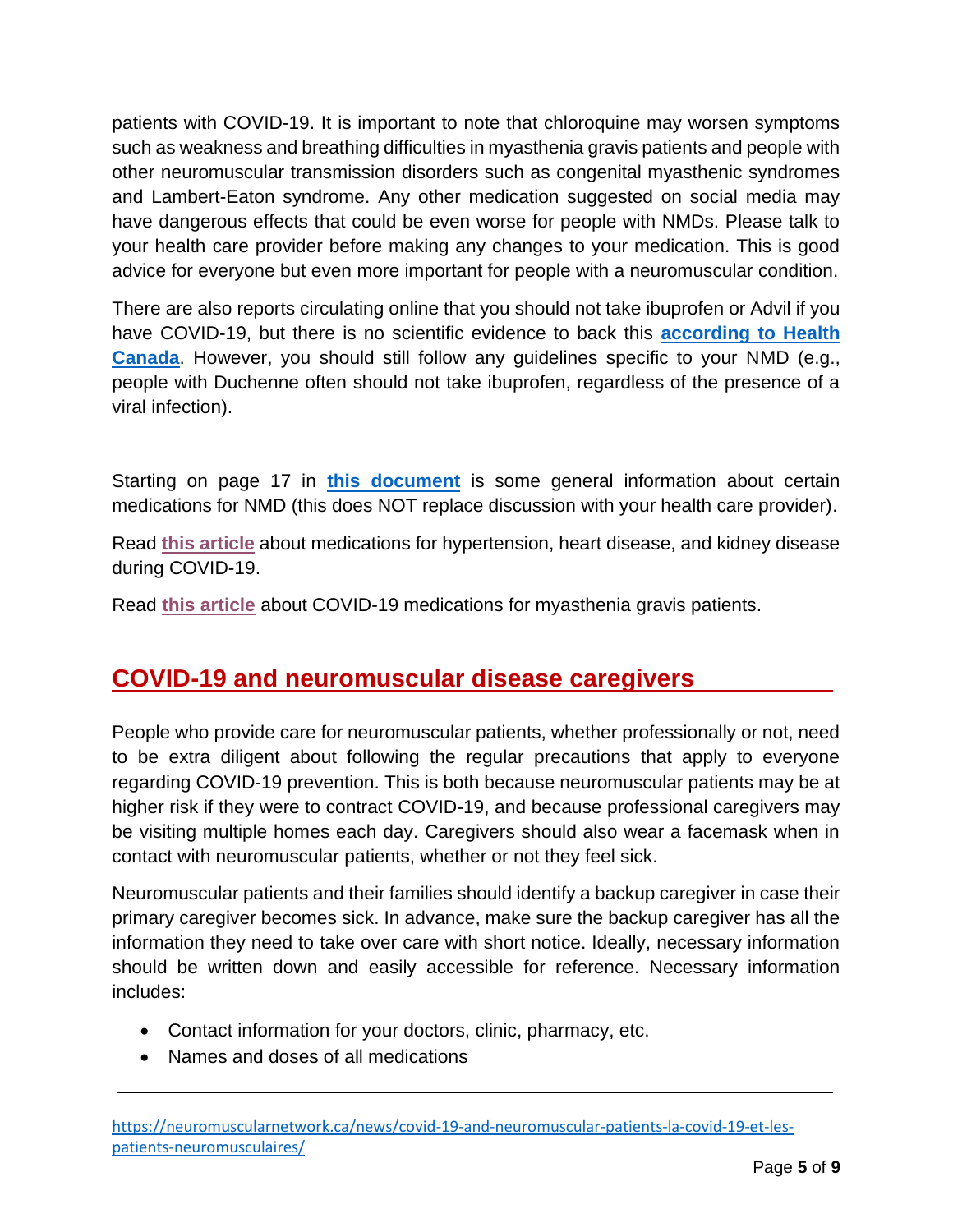Caregivers should stop working/caregiving immediately if they feel sick.

Read posts about NMD caregiving during COVID-19 from **[Muscular Dystrophy Canada](https://www.facebook.com/MuscularDystrophyCA/photos/a.10150090636542481/10157333259762481/?type=3&theater)** and the **[Ontario Caregiver Organization](https://ontariocaregiver.ca/family-caregivers-and-covid-19-precautions-caregivers-need-to-take-now/)**.

#### **What to do if you feel sick .**

Neuromuscular patients should promptly seek medical attention if they or someone to whom they have been exposed is identified with symptoms of COVID-19. This is especially important if you normally have lower breathing capacity as COVID-19 may make your breathing even more difficult. Call your health care provider to let them know that you may have been exposed and they will provide guidance about the next steps you should take (e.g., testing, monitoring, seeking in-person medical attention).

If you experience any of the following emergency warning signs, call 911 or go to an emergency room or urgent care facility:

- Difficulty breathing or shortness of breath
- Persistent pain or pressure in your chest
- New confusion or inability to arouse
- Blue lips or face
- Anything else you find severe or concerning

If you leave your house to seek medical attention, ensure you do the following:

- Call ahead to give the health care facility advance warning about your symptoms/exposure. If you are going to the hospital, also notify your regular health care provider of the situation.
- Wear a face mask to help prevent spreading your infection to others.
- Bring your breathing equipment (labelled with your name and phone number) and know/write down your device settings. You may wish to ask when you call ahead about whether your specific equipment will be welcomed. For example, some devices such as cough assist machines can increase the spread of an infection from you to your environment.
- If you have myotonic dystrophy, bring **this [document](https://www.myotonic.org/sites/default/files/pages/files/Pulmonary-Support-for-Myotonic-Dystrophy-Patients-During-COVID-19-Pandemic-20200-3-23.pdf)** to provide the health care staff with specific information about your respiratory needs. This information may also be relevant for patients of other NMDs requiring respiratory support.

[https://neuromuscularnetwork.ca/news/covid-19-and-neuromuscular-patients-la-covid-19-et-les](https://neuromuscularnetwork.ca/news/covid-19-and-neuromuscular-patients-la-covid-19-et-les-patients-neuromusculaires/)[patients-neuromusculaires/](https://neuromuscularnetwork.ca/news/covid-19-and-neuromuscular-patients-la-covid-19-et-les-patients-neuromusculaires/)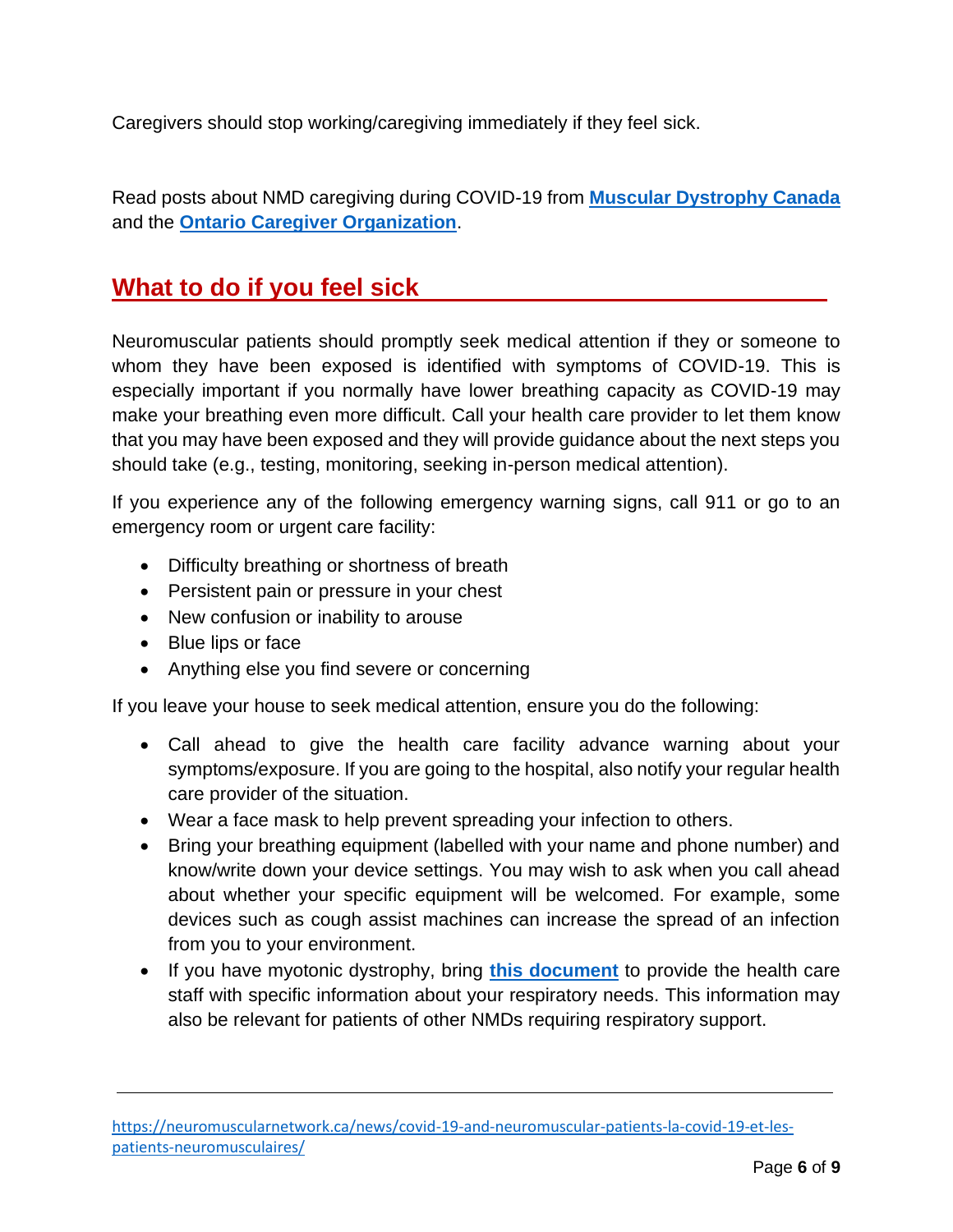If you are sick and advised by a medical professional to try recovering at home, stay in one specific room of the house. Other people should only enter the room when necessary and take all the proper precautions when doing so. Pets should not enter the room as we do not yet know if pets can contract COVID-19, and they may increase the spread of the infection within the house.

#### **Impact on ongoing clinical trials .**

Hospitals across the country are currently prioritizing their resources to fight COVID-19 and take care of other acute, severe, and life-threatening conditions such as heart attacks and strokes. They also need to limit access to the hospital for visitors, out-patients with less severe conditions, study personnel, and trial participants. Moreover, travel to the study site may be restricted or become unsafe. If you or your child are a participant in an active clinical trial, your study doctor and/or study coordinator will likely contact you if any of the following events occur:

- If a visit to the study site is planned, whether the visit is cancelled, postponed, or changed in any other way such as being replaced by a phone call or telemedicine visit
- If any changes to your study medication are required
- If the study has been terminated

You must contact your study doctor and/or study coordinator if any of the following events occur:

- If you have questions about the study
- If you feel unwell
- If you have been diagnosed with or are suspected to have contracted COVID-19
- If your caregivers or members of your household have been diagnosed with or are suspected to have contracted COVID-19

Health Canada provided guidance for Canadian clinical trials during the COVID-19 pandemic **[HERE](https://www.canada.ca/en/health-canada/services/drugs-health-products/drug-products/announcements/management-clinical-trials-during-covid-19-pandemic.html)**.

The FDA provided guidance for American clinical trials during the COVID-19 pandemic **[HERE](https://www.fda.gov/media/136238/download)**.

[https://neuromuscularnetwork.ca/news/covid-19-and-neuromuscular-patients-la-covid-19-et-les](https://neuromuscularnetwork.ca/news/covid-19-and-neuromuscular-patients-la-covid-19-et-les-patients-neuromusculaires/)[patients-neuromusculaires/](https://neuromuscularnetwork.ca/news/covid-19-and-neuromuscular-patients-la-covid-19-et-les-patients-neuromusculaires/)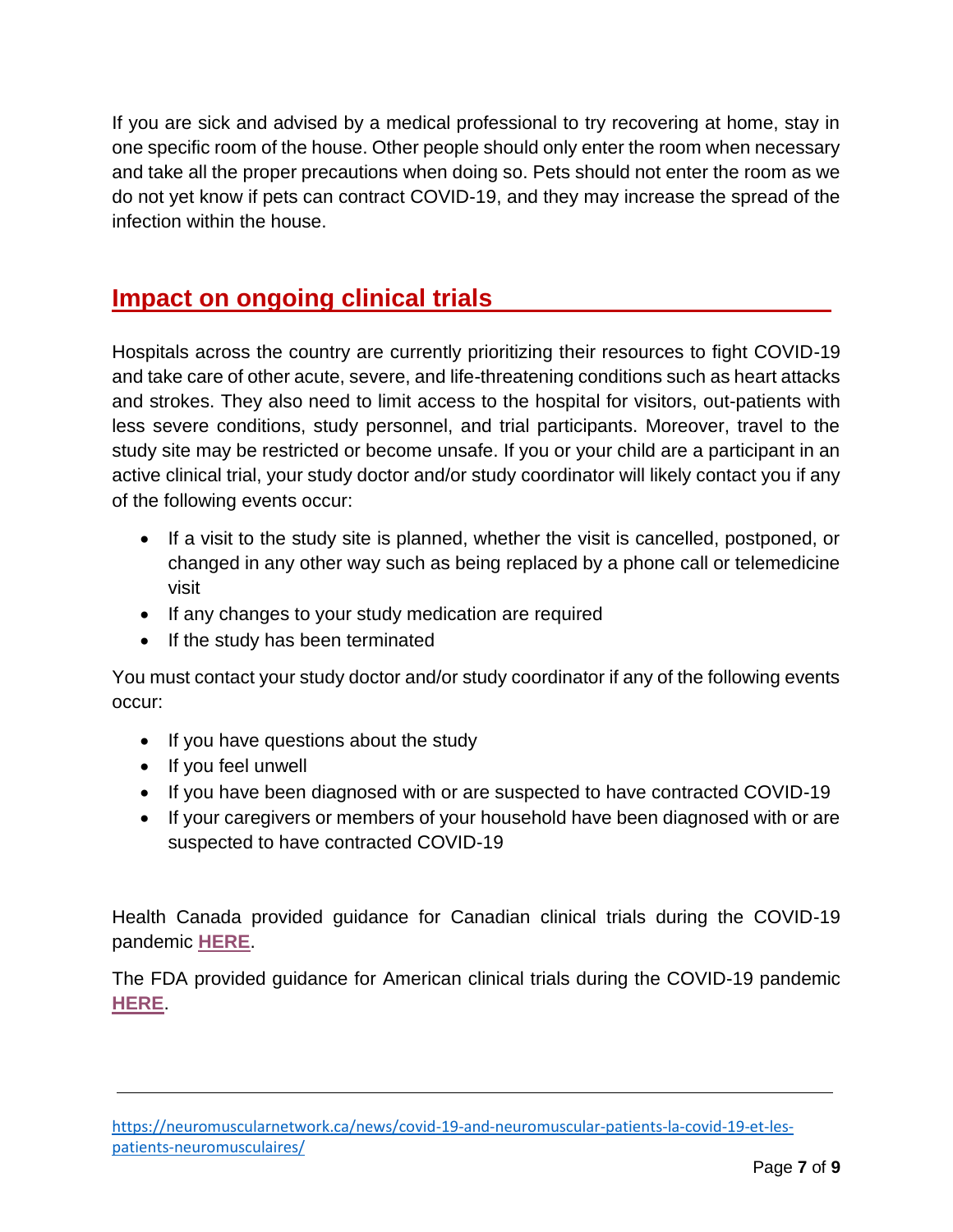# **Mental health .**

During this COVID-19 pandemic, many people are left feeling quite stressed as they worry about health, finances, school and work deadlines, supplies, and an uncertain future. Please know it is completely normal to feel stress and negative emotions in situations like this. Some strategies for maintaining mental health at this time include:

- Stay socially connected with phone calls and video chats.
- Practice mindfulness with your favourite of the many available mindfulness mobile apps.
- Set specific time limits for scrolling social media and monitoring COVID-19 news. Stop when your time limit is over and focus on other things.
- Practice deep breathing and/or go for walks outside (while maintaining social distancing).
- Do not try to avoid or push away negative thoughts or feelings. Acknowledge them, express them, then practice gratitude and positive self-talk.

Read posts by **[Muscular Dystrophy Canada](https://www.facebook.com/MuscularDystrophyCA/photos/a.10150090636542481/10157356425267481/?type=3&theater)**, the **[Centres for Disease Control](https://www.cdc.gov/coronavirus/2019-ncov/daily-life-coping/managing-stress-anxiety.html?CDC_AA_refVal=https%3A%2F%2Fwww.cdc.gov%2Fcoronavirus%2F2019-ncov%2Fprepare%2Fmanaging-stress-anxiety.html)**, and the **[Institut National d'Excellence en Santé et en Services Sociaux](https://www.inesss.qc.ca/en/covid-19/services-sociaux/effets-du-contexte-de-la-pandemie-sur-la-sante-mentale-et-mesures-a-mettre-en-place-pour-contrer-ces-effets.html)** about mental health during the COVID-19 pandemic.

Read about maintaining social connections while physically distancing **[HERE](https://www.inesss.qc.ca/en/covid-19/services-sociaux/socialisation-a-distance-personnes-hebergees-et-proches-aidants.html)**.

# **Keep updated .**

**[World Health Organization updates](https://www.who.int/emergencies/diseases/novel-coronavirus-2019/situation-reports)**

**[Government of Canada updates](https://www.canada.ca/en/public-health/services/diseases/2019-novel-coronavirus-infection.html)**

**[Government of Alberta updates](https://www.alberta.ca/coronavirus-info-for-albertans.aspx)**

**Government [of British Columbia updates](https://www2.gov.bc.ca/gov/content/safety/emergency-preparedness-response-recovery/covid-19-provincial-support)**

**[Government of Manitoba updates](https://www.gov.mb.ca/covid19/index.html)**

**[Government of New Brunswick updates](https://www2.gnb.ca/content/gnb/en/departments/ocmoh/cdc/content/respiratory_diseases/coronavirus.html)**

**[Government of Newfoundland and Labrador updates](https://www.gov.nl.ca/covid-19/)**

**[Government of Northwest Territories updates](https://www.hss.gov.nt.ca/en/services/coronavirus-disease-covid-19)**